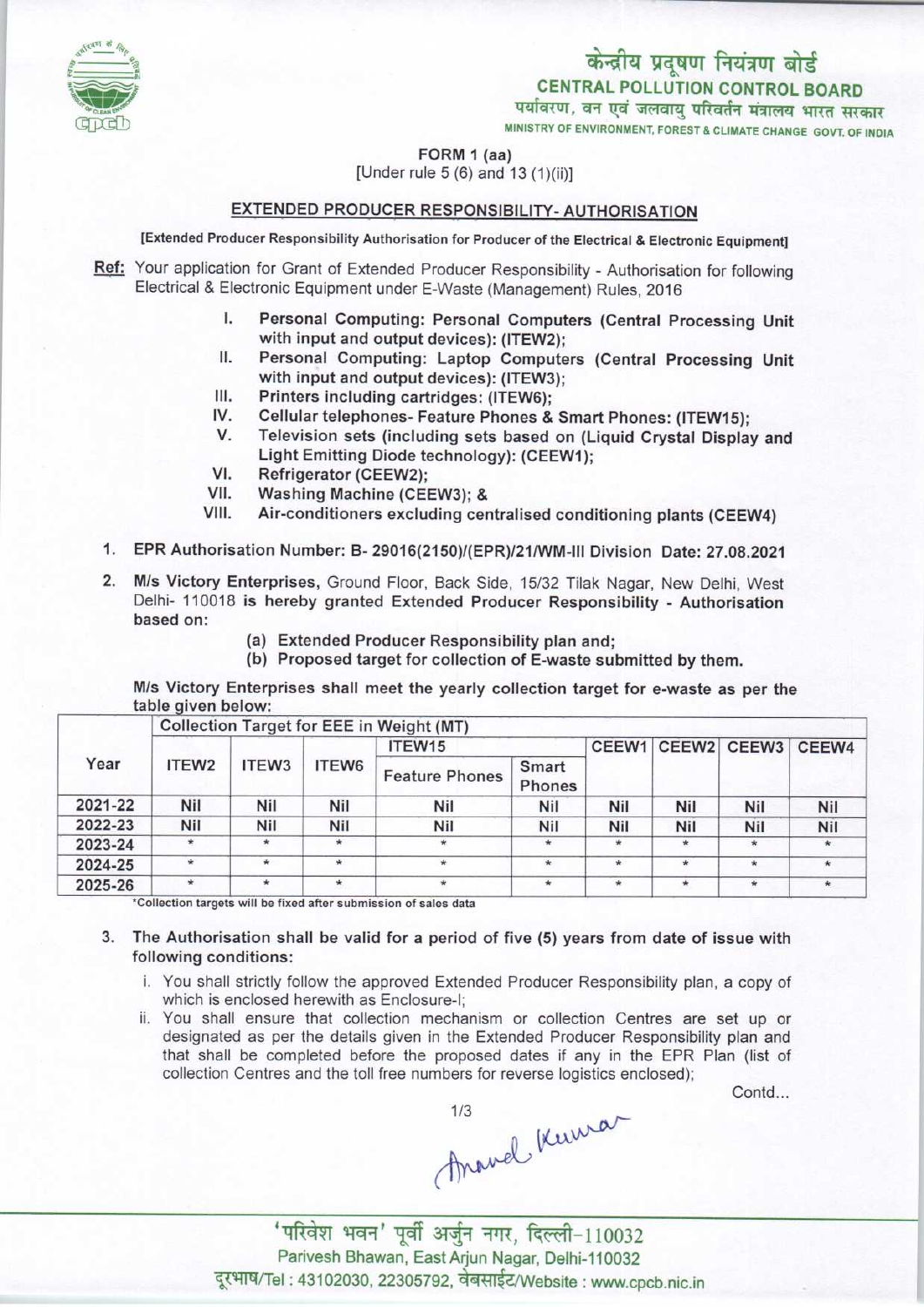

From pre page...

- iii. You shall ensure that all the collected e-waste is channelized to your dismantler/recycler M/s Greenzon Recycling Pvt. Ltd., R-30, UPSIDC Industrial Area, Sikandrabad, Bulandshahr-203205, U.P. and records shall be maintained at dismantler/recyclering and Bulandshahr-203205, U.P. and records shall be maintained at dismantler/recyclering your end;
- your end;<br>iv. You shall maintain records, in Form-2 of these Rules, of e-waste and make such records available for scrutiny by Central Pollution Control Board;
- v. You shall file annual returns in Form-3 to the Central Pollution Control Board on or before 30th day of June following the financial year to which that returns relates.

## vi. General Terms & Conditions of the Authorisation:

- a. The authorisation shall comply with provisions of the Environment (Protection) Act, 1986 and the E-waste (Management) Rules,2016 made there under;
- b. The authorisation or its renewal shall be produced for inspection at the request of an officer authorised by the Central Pollution Control Board;
- c.Any change in the approved Extended Producer Responsibility plan should be informed to Central Pollution Control Board within 15 days on which decision shall be communicated by Central Pollution Control Board within sixty days;
- d. It is the duty of the authorised person to take prior permission of the Central Pollution Control Board to close down any collection centre/points or any other facility which are part of the EPR plan;
- e. An application for the renewal of authorisation shall be made as laid down in subrule (vi) of rule of 13(1) the E-Waste (Management) Rules, 2016;
- f. The Board reserves right to cancel/amend/revoke the authorisation at any time as per the policy of the Board or Government.

## vii. Additional Conditions: -

- a)That the applicant will submit annual sales data along with annual returns;
- b) That the applicant has to ensure that the addresses of collection points provided by them in their EPR Plan are correct and traceable and the collection points/centres are functional;
- c) That the applicant will submit revised application for grant of EPR Authorisation in case of applicant adding/changing PRO or changing its EPR Plan;

Contd...

 $2/3$ 

Anavel Kumar